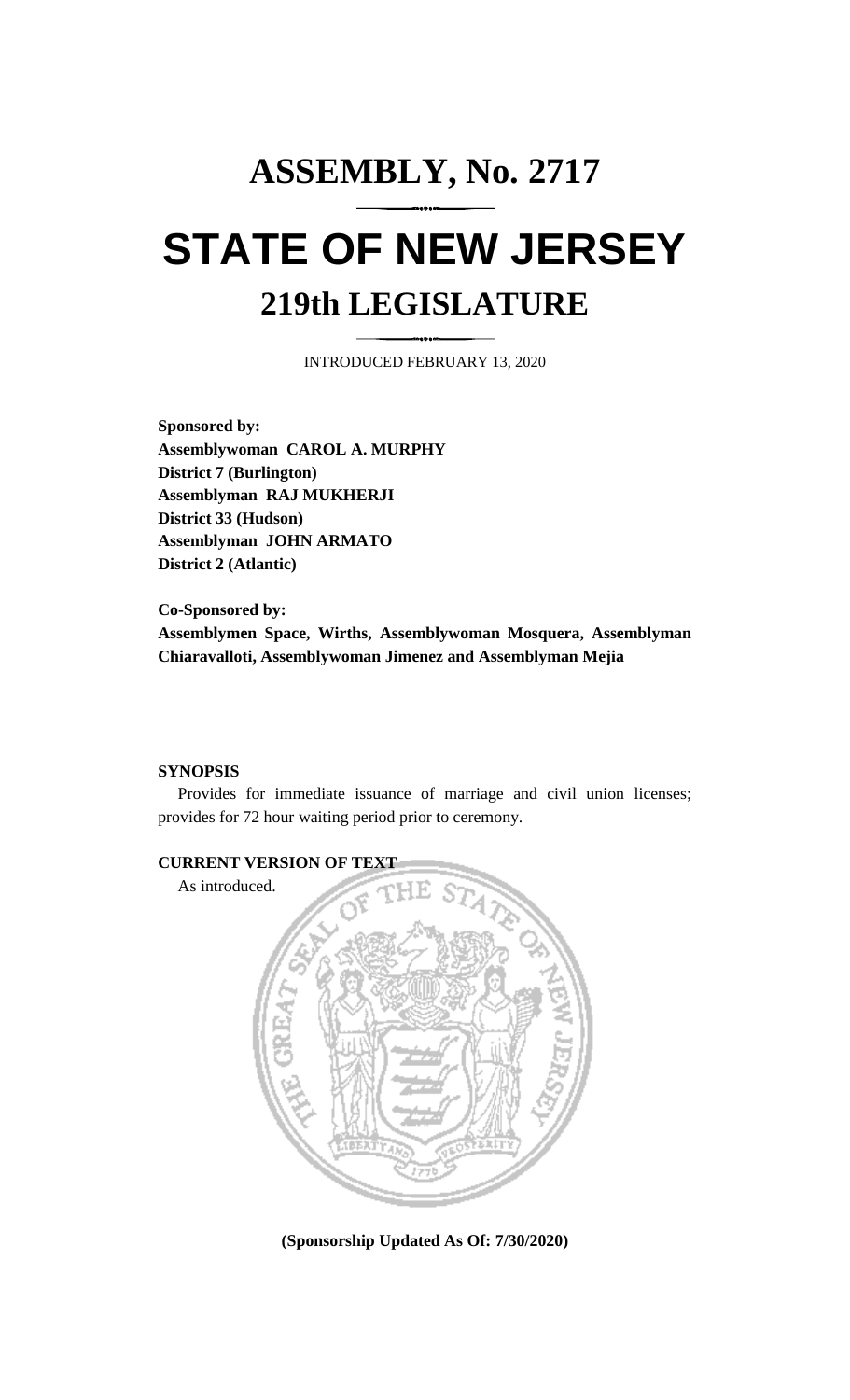## **A2717** MURPHY, MUKHERJI

 **AN ACT** concerning marriage and civil union licenses, and amending R.S.37:1-4. **BE IT ENACTED** *by the Senate and General Assembly of the State of New Jersey:* 1. R.S.37:1-4 is amended to read as follows: 37:1-4. Issuance of marriage or civil union license, emergencies, validity. The marriage or civil union license shall **[**not**]** be issued by a licensing officer **[**sooner than 72 hours after**]** immediately upon the filing of the application **[**therefor has been made; provided, however, that the Superior Court may, by order, waive all or any part of said 72-hour period in cases of emergency, upon satisfactory proof being shown to it. Said order shall be filed with the licensing officer and attached to the application for the license**]**. The marriage or civil union ceremony may not take place during the 72-hour period immediately following the issuance of the marriage or civil union license ; provided, however, that: 20 a. the Superior Court may, by order, waive all or any part of said 21 72-hour period in cases of emergency, upon satisfactory proof being 22 shown to it. Said order shall be filed with the licensing officer and 23 attached to the application for the license; and 24 b. said 72-hour period shall not apply to an applicant who is an 25 active duty member of the Armed Forces of the United States or the **National Guard.**  A marriage or civil union license, when properly issued as provided in this article, shall be good and valid only for 30 days after the date of the issuance thereof. (cf: P.L.2018, c.42, s.1) 2. This act shall take effect immediately. STATEMENT Under current law, after a couple applies for a marriage or civil union license there is a 72-hour waiting period before the license can be issued. However, under current law the Superior Court may, by order, waive all or any part of said 72-hour period in cases of emergency, upon satisfactory proof being shown. This bill would provide that a marriage or civil union license would be issued immediately upon filing the application. However, individuals would still be required to wait 72 hours before the marriage or civil union ceremony could be performed. The intent of

**EXPLANATION – Matter enclosed in bold-faced brackets [thus] in the above bill is not enacted and is intended to be omitted in the law.**

**Matter underlined thus is new matter.**